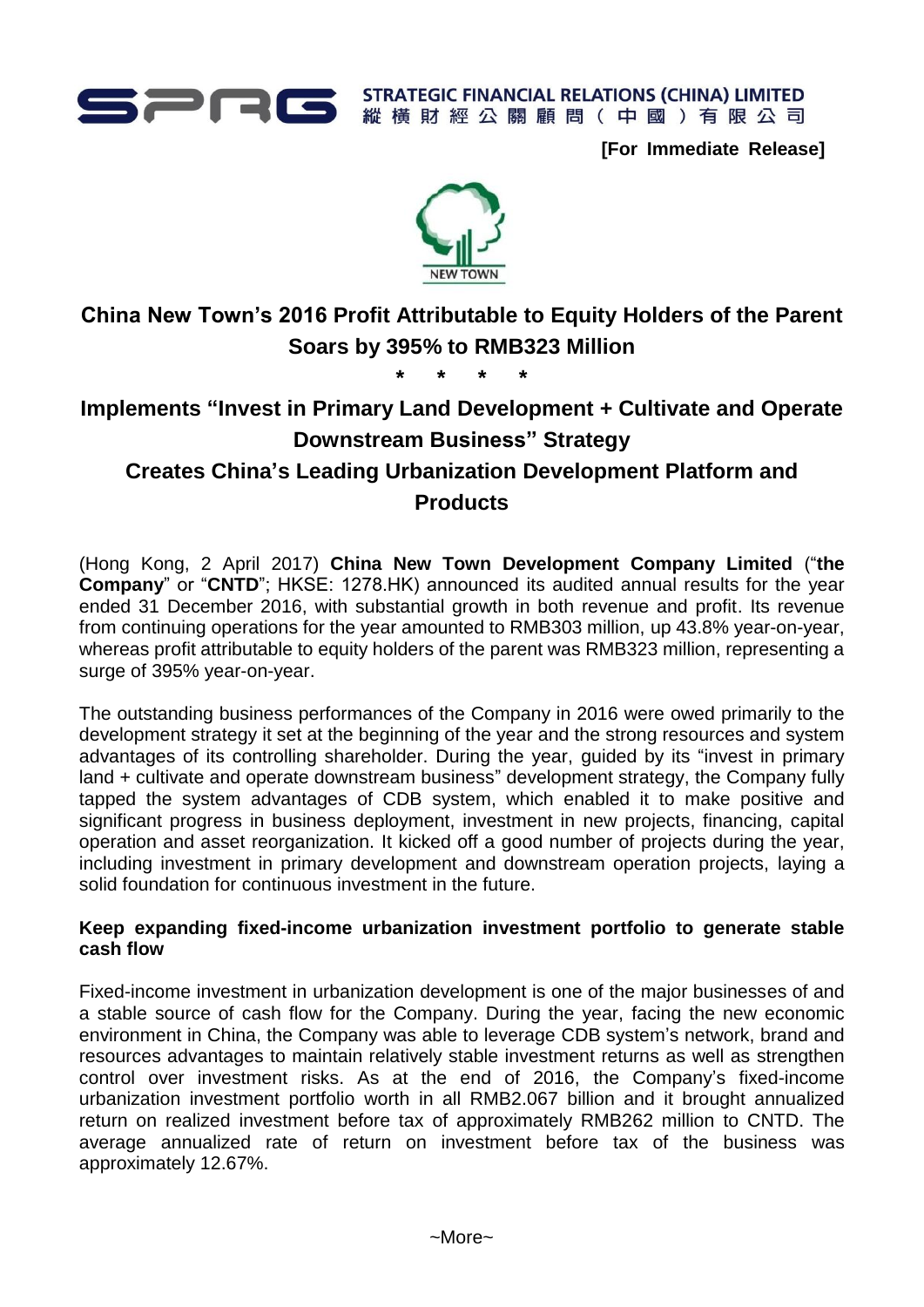*China New Town's 2016 Profit Attributable to Equity Holders of the Parent Soars by 395% to RMB323 Million 2 April 2017*

To better finance its investment portfolio, raise the rate of return on leveraged investments and integrate with the resources and experiences in management of urbanization funds of its controlling shareholder China Development Bank Capital Corporation (CDB Capital), the Company announced at the beginning of 2016 the establishment of a RMB5 billion new-type urbanization development fund with CDB Capital and Industrial Bank and that it would be managing the fund. With a five times leverage ratio, the fund is mainly used for fixed-income investment in urbanization projects. Apart from raising return on investment via leveraging, the fund can also allow CNTD to participate in more urbanization investment of different types, including shanty-town re-development and various types of Public-Private-Partnership (PPP) projects, using relatively less capital.

#### **Actively develop downstream business focusing on education, tourism and industrial park industries with development potential**

In 2016, the Company clearly defined its overall investment strategy for downstream urbanization-related operations. It selected education, tourism and industrial park industries, which boast strong development potential and agree with the requirements of residents and local governments, as its key development focus. It fully applied the advantages of CDB system's business network and resources and those of its own to amass project resources. After a year of hard work and expansion, the Company has built up a reserve of diverse projects in the realm of education, tourism and industrial park development in economically advanced regions such as the Yangtze River Delta, Southern China and Central China. A solid ground has been built by the Company for pursuit of such projects in the future.

In October 2016, CNTD announced that it would cooperate with Vanke to develop the Junzhuang Project in Beijing Mentougou District. The project is a large-scale integrated development project rare in city area of Beijing and also a priority township project of the Beijing municipality. The planned site area of the project is approximately 414 hectares. The marriage of strengths between the Company, as an integrated new town developer in Mainland China, and leading property developer Vanke mirrored the determination of the Company to build an iconic integrated tourism and healthcare product in core quality areas in China. CNTD will also be able to accumulate a mix of quality assets in core cities and gradually consolidate its "investment + operation" revenue mix. Looking ahead, the Company will replicate the project model in mainland cities or economic zones, the fastest growing and with a thriving economy, and also continue to cooperate with strong business partners to identify opportunities to develop sizeable and high quality land parcels.

#### **Lose historical baggage, establish firm foothold in Hong Kong and build and urbanization listing platform for CDB Capital**

During the year, the CNTD actively restructured its assets making notable progress. It duly sold a number of for disposal assets in Shanghai in April 2016 and by year end basically completed disposal of all such assets and retrieved substantial cash. As at the end of 2016, the Company had RMB2.35 billion in cash. With those for disposal assets all sold, the Company's debt ratio was reduced to 47%, giving its balance sheet an improved structure. In the future, CNTD will move forward without burdens and focus on developing its core businesses.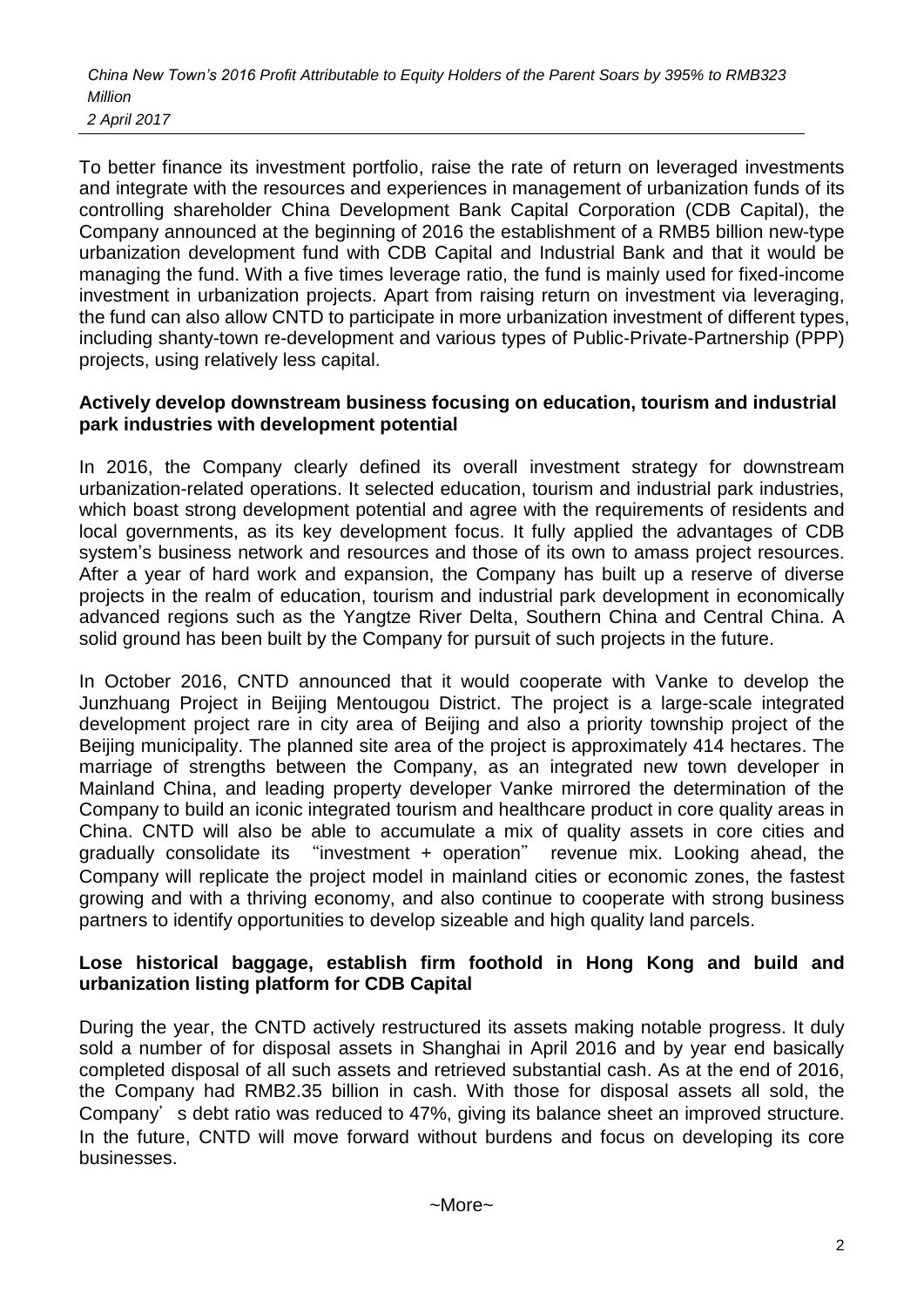*China New Town's 2016 Profit Attributable to Equity Holders of the Parent Soars by 395% to RMB323 Million*

*2 April 2017*

In October 2016, the Company announced its voluntary delisting from the SGX-ST by way of selective share buyback. In January 2017, an EGM was held and the delisting resolution was voted on and approved, high at 98.24%, by shareholders. Shares of the Company were delisted from the SGX-ST on 17 February, after which the Company's shares are listed only in Hong Kong on the HKEX. In the future, CDB Capital will offer long term support to the Company for achieving sustainable development, enhance cooperation and synergy with the Company in terms of resources and businesses, build an urbanization listing platform and an unique brand for CDB system as a listed entity.

### **Follow national policies and strategies and persist in carrying out core development strategies**

Looking at 2017, the Company will continue to implement its core development strategies, keeping pace with national new-type urbanization polices, striving to achieve greater synergies with its controlling shareholder in terms of resources and businesses, and building an urbanization listing platform for the CDB system. Capitalizing on the planned and incubated projects, CNTD will pursue development in core cities and core industries, bring in advanced brand resources domestic and overseas and commence win-win cooperation. Continuous efforts will be mounted to help the Company diversify its income sources and generate stable and sustainable returns for shareholders.

 $~\sim$ Fnd $~\sim$